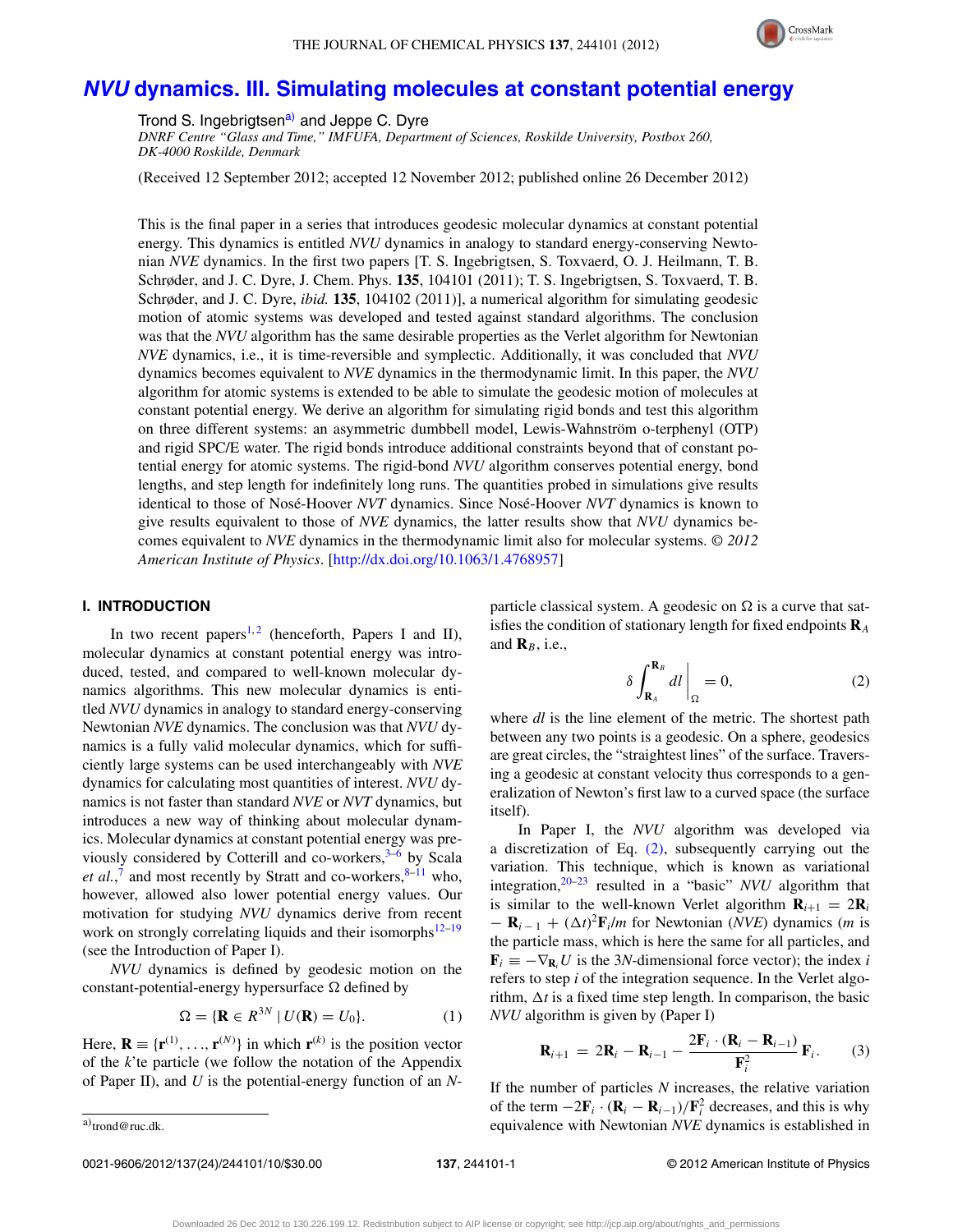the thermodynamic limit. This equivalence should be understood in the sense that the relative deviations between, for instance, *NVE* and *NVU* time auto-correlation functions go to zero as  $N \to \infty$ .

Paper I additionally developed a "stabilized" version of the basic *NVU* algorithm to prevent the accumulation of numerical errors. This version of the algorithm is given by (defining the position changes  $\mathbf{\Delta}_{i+1/2} \equiv \mathbf{R}_{i+1} - \mathbf{R}_i$ )

$$
\mathbf{\Delta}_{i+1/2} = l_0 \frac{\mathbf{A}_{i+1/2}}{\|\mathbf{A}_{i+1/2}\|},\tag{4}
$$

<span id="page-1-7"></span>
$$
\mathbf{R}_{i+1} = \mathbf{R}_i + \mathbf{\Delta}_{i+1/2},\tag{5}
$$

where  $l_0$  is the step length and

$$
\mathbf{A}_{i+1/2} = \frac{\mathbf{\Delta}_{i-1/2} + (-2\mathbf{F}_i \cdot \mathbf{\Delta}_{i-1/2} + U_{i-1} - U_0)}{\mathbf{F}_i^2} \mathbf{F}_i.
$$
 (6)

All simulations in Papers I and II were performed with the stabilized algorithm. The basic algorithm was used, however, for theoretical considerations. Note that the basic *NVU* algorithm has the same excellent stability as the Verlet algorithm, and the accumulation of numerical errors is no more serious.

In this article, we extend the stabilized *NVU* algorithm to deal with simulations of molecular systems. Molecular systems are simulated by introducing rigid and/or flexible bonds between the atoms in the modelling. Flexible bonds introduce merely an additional contribution to *U*, for instance, harmonic spring potentials. The *NVU* algorithm conserves the total potential energy and can readily simulate flexible bonds. The focus in this paper is thus on implementing rigid bonds in the framework of *NVU* dynamics.

Section [II](#page-1-0) considers *NVU* dynamics with rigid bonds. Introducing rigid bonds in the simulations lead to Lagrangian multipliers in addition to those introduced in order to keep the potential energy constant (Paper I). Section  $\Pi$  is fairly technical and easiest to read after reading Paper I. Section [III](#page-4-0) gives simulation and model details. Section [IV](#page-5-0) tests the rigid-bond *NVU* algorithm, and Sec. [V](#page-5-1) investigates the *NVU* sampling properties by comparing the *NVU* results to Nosé-Hoover *NVT* results<sup>[24,](#page-9-0) [25](#page-9-1)</sup> on three different systems: the asymmetric dumbbell model,  $^{26}$  $^{26}$  $^{26}$  Lewis-Wahnström OTP, $^{27}$  and rigid SPC/E water[.28](#page-9-4) Nosé-Hoover *NVT* dynamics is known to give results equivalent to *NVE* dynamics in the thermodynamic  $\lim_{x \to 29}$  $\lim_{x \to 29}$  $\lim_{x \to 29}$  and we refer to these dynamics interchangeably in the forthcoming sections. Finally, Sec. [VI](#page-7-0) concludes.

# <span id="page-1-0"></span>**II. RIGID-BOND NVU ALGORITHM**

The rigid bonds $30,31$  $30,31$  introduce constraints among the particle coordinates of the system. Each constraint  $\alpha = 1, \ldots, G$ is of the form

$$
\sigma_{\alpha}(\mathbf{R}) \equiv (\mathbf{r}^{(k_{\alpha})} - \mathbf{r}^{(l_{\alpha})})^2 \equiv (\mathbf{r}^{\alpha})^2 = C_{\alpha}^2; \tag{7}
$$

it expresses that the distance between particles  $k_{\alpha}$  and  $l_{\alpha}$  is a constant,  $C_\alpha$ . In Papers I and II, the integral of Eq. [\(2\)](#page-0-1) was merely restricted to the constant-potential-energy hypersurface Ω. Each rigid bond constraint introduces a function  $σ_α$ to be kept constant, and thus the integral of Eq.  $(2)$  is now further restricted to the sub-manifold  $\omega$  of  $\Omega$  where the bond constraints are satisfied,

$$
\omega = \{ \mathbf{R} \in \Omega \mid \sigma_{\alpha}(\mathbf{R}) = C_{\alpha}^{2}, \ \alpha = 1, \ldots, G \}. \tag{8}
$$

If the bond constraints are independent, as assumed throughout the paper,  $\omega$  is a (3N - G - 1)-dimensional compact Riemannian manifold. The variational principle defining *NVU* dynamics with rigid bonds is given by

<span id="page-1-2"></span><span id="page-1-1"></span>
$$
\delta \int_{\mathbf{R}_A}^{\mathbf{R}_B} dl = 0 \Big|_{\omega}.
$$
 (9)

<span id="page-1-6"></span>Most of Papers I and II dealt with the case of identical particle masses, but we wish here to develop a completely general molecular *NVU* algorithm. The line element *dl* is defined by

$$
dl^2 \equiv \sum_k \tilde{m}_k (d\mathbf{r}^{(k)})^2, \tag{10}
$$

where  $\tilde{m}_k = m_k / \langle m \rangle$  is the "reduced" mass of particle *k*. Equation [\(10\)](#page-1-1) is not the standard Euclidean line element, but a mass-weighted line element that goes back to Hertz.<sup>[32,](#page-9-8) [33](#page-9-9)</sup> We shall refer to this metric as the "Hertzian" metric. This metric ensures equivalence between *NVU* and *NVE* dynamics for systems of atoms and molecules of varying mass. In the Appendix, we derive the variable-mass atomic *NVU* algorithm applying the Hertzian metric (correcting also a typo of the Appendix of Paper II).

Applying the variational integration technique to Eq. [\(9\)](#page-1-2) gives

<span id="page-1-3"></span>
$$
\delta \left( \sum_{i} \sqrt{\sum_{k} \tilde{m}_{k} (\mathbf{r}_{i}^{(k)} - \mathbf{r}_{i-1}^{(k)})^{2}} - \sum_{i} \lambda_{i} U(\mathbf{R}_{i}) + \sum_{i, \alpha} \Lambda_{\alpha i} \sigma_{\alpha}(\mathbf{R}_{i}) \right) = 0.
$$
\n(11)

In Eq.  $(11)$ , the path is divided into a number of discrete points and one Lagrangian multiplier  $\Lambda_{\alpha i}$  is introduced for each constraint *α* at every point *i*. Following standard notation for constraint molecular dynamics,  $30, 31$  $30, 31$  the Lagrangian multipliers of the bond constraints are chosen with a positive sign. As in Papers I and II, we now make the Ansatz of constant step length  $l_0$ , i.e.,

<span id="page-1-5"></span><span id="page-1-4"></span>
$$
\sum_{k} \tilde{m}_{k} (\mathbf{r}_{i}^{(k)} - \mathbf{r}_{i-1}^{(k)})^{2} \equiv l_{0}^{2}.
$$
 (12)

Carrying out the variation of Eq. [\(11\)](#page-1-3) using Eq. [\(12\)](#page-1-4) leads to (compare the derivation in Paper I)

$$
\mathbf{r}_{i+1}^{(k)} = 2\mathbf{r}_i^{(k)} - \mathbf{r}_{i-1}^{(k)} + \frac{l_0}{\tilde{m}_k} \lambda_i \mathbf{f}_i^{(k)} + \frac{l_0}{\tilde{m}_k} \nabla_{\mathbf{r}_i^{(k)}} \sum_{\alpha} \Lambda_{\alpha i} \sigma_{\alpha}, \quad (13)
$$

where  $\mathbf{f}_i^{(k)} = -\nabla_{\mathbf{r}_i^{(k)}} U$  is the force on particle *k* at step *i*. This equation constitutes the *NVU* algorithm with rigid bonds. It has a close resemblance to the Lagrangian equations of motion with holonomic constraints,<sup>[31](#page-9-7)</sup> i.e., rigid-bond *NVE* dynamics.<sup>30</sup> Equation [\(13\)](#page-1-5) contains  $G + 1$  Lagrangian multipliers for each integration step, which must be determined to complete the algorithm.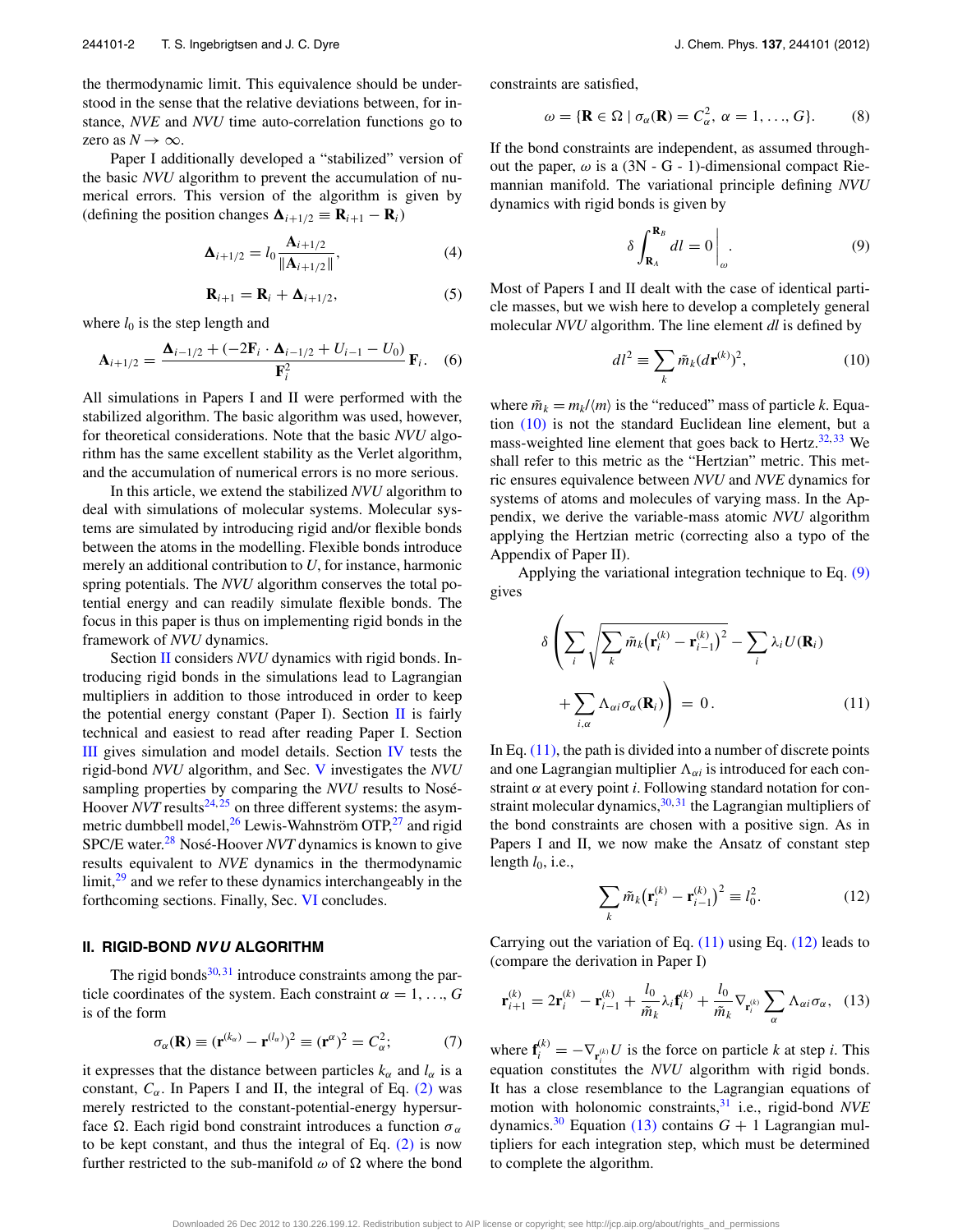<span id="page-2-0"></span>TABLE I. Definitions and nomenclature of the text.

| Symbol                            | Definition                                                                                                                                                                                                                                                                              |  |  |  |
|-----------------------------------|-----------------------------------------------------------------------------------------------------------------------------------------------------------------------------------------------------------------------------------------------------------------------------------------|--|--|--|
| $\sigma_{\alpha}(\mathbf{R})$     | The $\alpha$ 'th bond constraint between particles $k_{\alpha}$ and $l_{\alpha}$ with $\alpha = 1, , G$ . $(\sigma_{\alpha} = (\mathbf{r}^{\alpha})^2 = C_{\alpha}^2)$ .                                                                                                                |  |  |  |
| $\tilde{m}_k$                     | The mass of particle k divided by the average mass of the system. $(\tilde{m}_k = m_k / \langle m \rangle)$ .                                                                                                                                                                           |  |  |  |
|                                   | 3-dimensional vectors                                                                                                                                                                                                                                                                   |  |  |  |
| $\mathbf{r}_i^{(k)}$              | Position of particle $k$ at step $i$ .                                                                                                                                                                                                                                                  |  |  |  |
| $\delta_{i+1/2}^{(k)}$            | Displacement of the position of particle k between step i and $i + 1$ . $(\delta_{i+1/2}^{(k)} = \mathbf{r}_{i+1}^{(k)} - \mathbf{r}_i^{(k)})$ .                                                                                                                                        |  |  |  |
| $\mathbf{f}_i^{(k)}$              | Force on particle k at step i. $(f_i^{(k)} = -\nabla_{\mathbf{r}_i^{(k)}} U)$ .                                                                                                                                                                                                         |  |  |  |
| $\mathbf{g}_i^{(k)}$              | Constraint force on particle k at step i. $(\mathbf{g}_i^{(k)} = \nabla_{\mathbf{r}_i^{(k)}} \sum_{\alpha} \Lambda_{\alpha i} \sigma_{\alpha})$ .                                                                                                                                       |  |  |  |
| $\mathbf{r}_i^{\alpha}$           | Displacement of the positions of particles $k_{\alpha}$ and $l_{\alpha}$ at step i. $(\mathbf{r}_i^{\alpha} = \mathbf{r}_i^{(k_{\alpha})} - \mathbf{r}_i^{(l_{\alpha})})$ .                                                                                                             |  |  |  |
| $\delta_{i-1/2}^{\alpha}$         | Displacement of the velocities of particles $k_{\alpha}$ and $l_{\alpha}$ at step $i - 1/2$ . $(\delta_{i-1/2}^{\alpha} = \delta_{i-1/2}^{(k_{\alpha})} - \delta_{i-1/2}^{(l_{\alpha})})$ .                                                                                             |  |  |  |
| $\mathbf{s}^\alpha_i$             | Sum of displacements of positions and velocities of particles $k_{\alpha}$ and $l_{\alpha}$ at, respectively, step i and $i - 1/2$ . $(s_i^{\alpha} = \mathbf{r}_i^{\alpha} + \delta_{i-1/2}^{\alpha})$ .                                                                               |  |  |  |
| $\tilde{\mathbf{f}}^{\alpha}_i$   | Displacement of the forces on particles $k_{\alpha}$ and $l_{\alpha}$ at step <i>i</i> divided by their reduced particle mass. $(\tilde{\mathbf{f}}_i^{\alpha} = \mathbf{f}_i^{(k_{\alpha})}/\tilde{m}_{k_{\alpha}} - \mathbf{f}_i^{(l_{\alpha})}/\tilde{m}_{l_{\alpha}})$ .            |  |  |  |
| $\tilde{\mathbf{g}}^{\alpha}_{i}$ | Displacement of the constraint forces on particles $k_{\alpha}$ and $l_{\alpha}$ at step <i>i</i> divided by their reduced particle mass. $(\tilde{\mathbf{g}}_i^{\alpha} = \mathbf{g}_i^{(k_{\alpha})}/\tilde{m}_{k_{\alpha}} - \mathbf{g}_i^{(l_{\alpha})}/\tilde{m}_{l_{\alpha}})$ . |  |  |  |
|                                   | 3N-dimensional vectors                                                                                                                                                                                                                                                                  |  |  |  |
| $\mathbf{R}_i$                    | Position of all particles at step <i>i</i> . ( $\mathbf{R}_i = {\mathbf{r}_i^{(1)}, \dots, \mathbf{r}_i^{(N)}}$ ).                                                                                                                                                                      |  |  |  |
| $\Delta_{i+1/2}$                  | Displacement of the positions between step <i>i</i> and $i + 1$ . ( $\Delta_{i+1/2} = \mathbf{R}_{i+1} - \mathbf{R}_i$ ).                                                                                                                                                               |  |  |  |
| ${\bf F}_i$                       | Force on all particles at step <i>i</i> . ( $\mathbf{F}_i = -\nabla_{\mathbf{R}_i} U$ ).                                                                                                                                                                                                |  |  |  |
| $\tilde{\mathbf{F}}_i$            | Force on all particles at step <i>i</i> divided by the reduced particle mass. $(\tilde{F}_i = {\{f_i^{(1)}/\tilde{m}_1, , f_i^{(N)}/\tilde{m}_N\}})$ .                                                                                                                                  |  |  |  |
| Ğ,                                | Constraint force on all particles at step <i>i</i> divided by the reduced particle mass. $(\tilde{G}_i = {g_i^{(1)}}/{\tilde{m}_1}, \ldots, g_i^{(N)}/{\tilde{m}_N})$ .                                                                                                                 |  |  |  |

### <span id="page-2-8"></span>**A. Determining the NVU Lagrangian multipliers**

This section shows how to calculate the Lagrangian multipliers. Since the algorithm is to be implemented on a computer (with finite-precision), we shall proceed directly to a "stabilized" algorithm conserving for indefinitely long runs potential energy, bond lengths, and step length (in 3*N*dimensions). The resulting algorithm reduces to the stabilized atomic *NVU* algorithm of Eqs. [\(4\)–](#page-1-6)[\(6\)](#page-1-7) in the case of no bonds constraints.

Some notation used in the following derivation is now introduced (the nomenclature of text is summarized in Table [I\)](#page-2-0). Defining  $\delta_{i+1/2}^{(k)} \equiv \mathbf{r}_{i+1}^{(k)} - \mathbf{r}_i^{(k)}$  and  $\mathbf{g}_i^{(k)} \equiv \nabla_{\mathbf{r}_i^{(k)}} \sum_{\alpha} \Lambda_{\alpha i} \sigma_{\alpha}$  the "Leap-frog["34](#page-9-10) version of the rigid-bond *NVU* algorithm Eq. [\(13\)](#page-1-5) reads

$$
\delta_{i+1/2}^{(k)} = \delta_{i-1/2}^{(k)} + \frac{l_0}{\tilde{m}_k} \lambda_i \mathbf{f}_i^{(k)} + \frac{l_0}{\tilde{m}_k} \mathbf{g}_i^{(k)},
$$
(14)

$$
\mathbf{r}_{i+1}^{(k)} = \mathbf{r}_i^{(k)} + \delta_{i+1/2}^{(k)}.
$$
 (15)

In analogy to rigid-bond *NVE* dynamics we call  $\mathbf{g}_i^{(k)}$ the "constraint force" on particle *k* at step *i*. Introducing the notation  $\tilde{\mathbf{F}}_i \equiv {\{\mathbf{f}_i^{(1)}/\tilde{m}_1, ..., \mathbf{f}_i^{(N)}/\tilde{m}_N\}}$  and  $\tilde{\mathbf{G}}_i$  $\equiv {\mathbf{g}_i^{(1)}/\tilde{m}_1, \ldots, \mathbf{g}_i^{(N)}/\tilde{m}_N}$ , the *NVU* algorithm in the full 3*N*dimensional coordinate space reads

$$
\mathbf{\Delta}_{i+1/2} = \mathbf{\Delta}_{i-1/2} + l_0 \lambda_i \tilde{\mathbf{F}}_i + l_0 \tilde{\mathbf{G}}_i, \tag{16}
$$

$$
\mathbf{R}_{i+1} = \mathbf{R}_i + \mathbf{\Delta}_{i+1/2},\tag{17}
$$

The Lagrangian multipliers are calculated by combining a result derived in Paper I with the method applied in the *SHAKE* algorithm<sup>30</sup> for rigid bonds in *NVE* dynamics.<sup>30,[35,](#page-9-11)[36](#page-9-12)</sup> The *SHAKE* algorithm calculates the Lagrangian multipliers from the equations  $(\mathbf{r}_{i+1}^{\alpha})^2 = C_{\alpha}^2$ . In doing so, the target value of the constraints  $C_\alpha$  appears explicitly in the algorithm, making the bond lengths insensitive to numerical error. The ex-

pression for  $\mathbf{r}_{i+1}^{\alpha}$  is supplied by the integration algorithm containing herein the Lagrangian multipliers. In our case, this gives *G* equations with  $G + 1$  unknowns. The missing equation is supplied by an expression derived in Paper I, namely that  $U_{i+1} = U_{i-1} - \mathbf{F}_i \cdot (\mathbf{R}_{i+1} - \mathbf{R}_{i-1})$  to third order in the step length. In the discrete sequence of points,  $U_{i+1}$  is set equal to  $U_0$  (the constant defining  $\Omega$ ), making the constraint of constant potential energy also insensitive to numerical errors. We thus have the following  $G + 1$  equations for calculating the Lagrangian multipliers

$$
U_{i-1} - \mathbf{F}_i \cdot (\mathbf{R}_{i+1} - \mathbf{R}_{i-1}) - U_0 = 0, \tag{18}
$$

<span id="page-2-5"></span>
$$
\left(\mathbf{r}_{i+1}^{\alpha}\right)^{2} - C_{\alpha}^{2} = 0, \ (\alpha = 1, \dots, G). \tag{19}
$$

<span id="page-2-4"></span><span id="page-2-3"></span>By Eqs. [\(16\)](#page-2-1) and [\(17\);](#page-2-2)  $\mathbf{R}_{i+1} - \mathbf{R}_{i-1} = \mathbf{\Delta}_{i+1/2} + \mathbf{\Delta}_{i-1/2} =$  $2\mathbf{\Delta}_{i-1/2} + l_0\lambda_i \tilde{\mathbf{F}}_i + l_0 \tilde{\mathbf{G}}_i$ . Defining  $\delta_{i-1/2}^{\alpha} \equiv \delta_{i-1/2}^{(k_{\alpha})} - \delta_{i-1/2}^{(l_{\alpha})}$  $\tilde{\mathbf{f}}_i^{\alpha} \equiv \mathbf{f}_i^{(k_{\alpha})}/\tilde{m}_{k_{\alpha}} - \mathbf{f}_i^{(l_{\alpha})}/\tilde{m}_{l_{\alpha}}, \text{ and } \tilde{\mathbf{g}}_i^{\alpha} \equiv \mathbf{g}_i^{(k_{\alpha})}/\tilde{m}_{k_{\alpha}} - \mathbf{g}_i^{(l_{\alpha})}/\tilde{m}_{l_{\alpha}},$ since by Eqs. [\(14\)](#page-2-3) and [\(15\);](#page-2-4)  $\mathbf{r}_{i+1}^{\alpha} = \mathbf{r}_{i+1}^{(k_{\alpha})} - \mathbf{r}_{i+1}^{(l_{\alpha})} = \mathbf{r}_{i}^{(k_{\alpha})}$  $\mathbf{r}_{i}^{(l_{\alpha})} + \delta_{i+1/2}^{(k_{\alpha})} - \delta_{i+1/2}^{(l_{\alpha})} = \mathbf{r}_{i}^{\alpha} + \delta_{i-1/2}^{\alpha} + l_{0} \lambda_{i} \tilde{\mathbf{t}}_{i}^{\alpha} + l_{0} \tilde{\mathbf{g}}_{i}^{\alpha}$ , it follows that

$$
U_{i-1} - \mathbf{F}_i \cdot [2\mathbf{\Delta}_{i-1/2} + l_0 \lambda_i \tilde{\mathbf{F}}_i + l_0 \tilde{\mathbf{G}}_i] - U_0 = 0, \qquad (20)
$$

$$
\left[\mathbf{r}_{i}^{\alpha} + \delta_{i-1/2}^{\alpha} + l_{0}\lambda_{i}\mathbf{\tilde{f}}_{i}^{\alpha} + l_{0}\mathbf{\tilde{g}}_{i}^{\alpha}\right]^{2} - C_{\alpha}^{2} = 0, \ (\alpha = 1, ..., G).
$$
\n(21)

<span id="page-2-2"></span><span id="page-2-1"></span>The above coupled quadratic equations for the Lagrangian multipliers are now solved following the produce of the *MILC-SHAKE* algorithm,<sup>[37](#page-9-13)</sup> which starts by neglecting the second order terms in the Lagrangian multipliers and solving the resulting linear equations. Afterwards, the second order terms are taken into account in an iterative manner—the details of which are described below.

<span id="page-2-7"></span>For each integration step *i*, the linearized equations are given as

<span id="page-2-6"></span>
$$
\mathbf{A}_i \mathbf{\lambda}_i = \mathbf{b}_i, \tag{22}
$$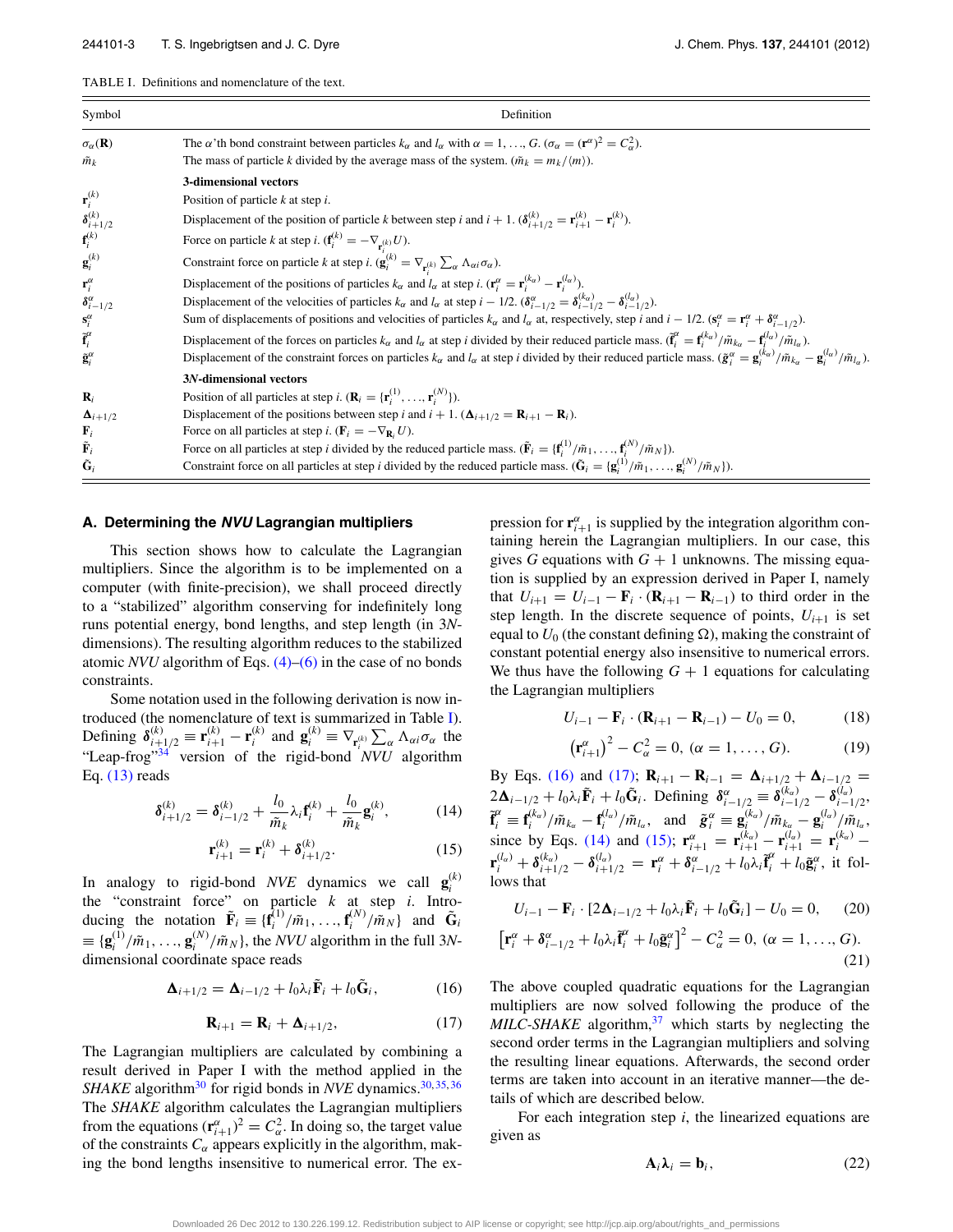where  $A_i$  is a  $(G + 1) \times (G + 1)$  matrix,  $\lambda_i$  $\equiv {\lambda_i, \Lambda_{1i}, \ldots, \Lambda_{Gi}}$ , and  $\mathbf{b}_i$  a  $G + 1$  column vector. We start by calculating explicitly the first few elements of the matrix  $A_i$ .  $A_{11}$  consists merely of the factor in front of  $\lambda_i$  in Eq. [\(20\),](#page-2-5) i.e.,  $A_{11} = -l_0 \mathbf{F}_i \cdot \mathbf{F}_i$ . The second element  $A_{12}$  appears after expansion of the dot product  $\mathbf{F}_i \cdot \tilde{\mathbf{G}}_i$ . Noting that  $\nabla_{\mathbf{r}_i^{(k_{\alpha})}} \sigma_{\alpha}$ =  $2\mathbf{r}_i^{\alpha}$ , we have  $\mathbf{F}_i \cdot \tilde{\mathbf{G}}_i = \mathbf{f}_i^{(1)} \cdot \mathbf{g}_i^{(1)}/\tilde{m}_1 + \ldots + \mathbf{f}_i^{(N)} \cdot \mathbf{g}_i^{(N)}/\tilde{m}_N$  $= 2\Lambda_{1i}(\tilde{\mathbf{f}}_i^1 \cdot \mathbf{r}_i^1) + \ldots + 2\Lambda_{Gi}(\tilde{\mathbf{f}}_i^G \cdot \mathbf{r}_i^G)$ . The last equation follows as the Lagrangian multipliers appear in pairs, differing only by the sign from  $\nabla_{\mathbf{r}_i^{(k_\alpha)}} \sigma_\alpha$  and the term  $\mathbf{f}_i^{(k_\alpha)} / \tilde{m}_{k_\alpha}$ . We thus

find  $A_{12} = -2l_0 \tilde{f}_i^1 \cdot \mathbf{r}_i^1$ ,  $A_{13} = -2l_0 \tilde{f}_i^2 \cdot \mathbf{r}_i^2$ , etc. In the second row of  $\mathbf{A}_i$ , the short-hand notation  $\mathbf{s}_i^{\alpha} \equiv \mathbf{r}_i^{\alpha} + \delta_{i-1/2}^{\alpha}$  is introduced, making  $A_{21} = 2l_0(\mathbf{s}_i^1 \cdot \tilde{\mathbf{f}}_i^1)$ , i.e., the factor in front of *λ<sup>i</sup>* after squaring of the parentheses. The next element *A*<sub>22</sub> appears after expanding  $\mathbf{s}_i^1 \cdot \tilde{\mathbf{g}}_i^1 = \mathbf{s}_i^1 \cdot \sum_{\beta} \Lambda_{\beta i} (\frac{1}{\tilde{m}_{k_1}} \nabla_{\mathbf{r}_i^{(k_1)}} \sigma_{\beta}$  $-\frac{1}{\tilde{m}_{l_1}}\nabla_{\mathbf{r}_i^{(l_1)}}\sigma_{\beta}$ ). In this sum, we identify the factor in front of  $\Lambda_{1i}$ , giving  $A_{22} = 2l_0 s_i^1 \cdot (\frac{1}{\tilde{m}_{k_1}} \nabla_{\mathbf{r}_i^{(k_1)}} \sigma_1 - \frac{1}{\tilde{m}_{l_1}} \nabla_{\mathbf{r}_i^{(l_1)}} \sigma_1)$ , and similarly for the remaining elements of the second row.

Altogether, the elements of  $A_i$  are thus given by

$$
\mathbf{A}_{i} = 2l_{0} \begin{pmatrix}\n-\tilde{\mathbf{F}}_{i} \cdot \mathbf{F}_{i}/2 & -\tilde{\mathbf{f}}_{i}^{1} \cdot \mathbf{r}_{i}^{1} & \cdots & -\tilde{\mathbf{f}}_{i}^{G} \cdot \mathbf{r}_{i}^{G} \\
s_{i}^{1} \cdot \tilde{\mathbf{f}}_{i}^{1} & s_{i}^{1} \cdot \left(\frac{1}{\tilde{m}_{k_{1}}} \nabla_{\mathbf{r}_{i}^{(k_{1})}} \sigma_{1} - \frac{1}{\tilde{m}_{l_{1}}} \nabla_{\mathbf{r}_{i}^{(l_{1})}} \sigma_{1}\right) & \cdots & s_{i}^{1} \cdot \left(\frac{1}{\tilde{m}_{k_{1}}} \nabla_{\mathbf{r}_{i}^{(k_{1})}} \sigma_{G} - \frac{1}{\tilde{m}_{l_{1}}} \nabla_{\mathbf{r}_{i}^{(l_{1})}} \sigma_{G}\right) \\
\vdots & \vdots & \ddots & \vdots \\
s_{i}^{G} \cdot \tilde{\mathbf{f}}_{i}^{G} & s_{i}^{G} \cdot \left(\frac{1}{\tilde{m}_{k_{G}}} \nabla_{\mathbf{r}_{i}^{(k_{G})}} \sigma_{1} - \frac{1}{\tilde{m}_{l_{G}}} \nabla_{\mathbf{r}_{i}^{(k_{G})}} \sigma_{1}\right) & \cdots & s_{i}^{G} \cdot \left(\frac{1}{\tilde{m}_{k_{G}}} \nabla_{\mathbf{r}_{i}^{(k_{G})}} \sigma_{G} - \frac{1}{\tilde{m}_{l_{G}}} \nabla_{\mathbf{r}_{i}^{(l_{G})}} \sigma_{G}\right)\n\end{pmatrix}.
$$
\n(23)

The column vector  $\mathbf{b}_i$  consists of all zeroth-order terms in Eqs. [\(20\)](#page-2-5) and [\(21\)](#page-2-6)

$$
\mathbf{b}_{i} = \begin{pmatrix} U_{0} - U_{i-1} + 2\mathbf{F}_{i} \cdot \mathbf{\Delta}_{i-1/2} \\ C_{1}^{2} - (\mathbf{s}_{i}^{1})^{2} \\ \vdots \\ C_{G}^{2} - (\mathbf{s}_{i}^{G})^{2} \end{pmatrix} .
$$
 (24)

Turning now to the iteration procedure, the second-order terms in the Lagrangian multipliers  $(Eq. (21))$  $(Eq. (21))$  are taken into account by iterating the right-hand side of Eq. [\(22\)](#page-2-7) via the scheme  $(\alpha = 1, \ldots, G)$ 

<span id="page-3-0"></span>
$$
b_{\alpha}^{j+1} = b_{\alpha}^{j} + \left[C_{\alpha}^{2} - \left(\left(\mathbf{r}_{i+1}^{\alpha}\right)^{2}\right)^{j}\right].
$$
 (25)

The superscript *j* refers here to iteration *j*, and  $((\mathbf{r}_{i+1}^{\alpha})^2)^j$  are the positions associated with iteration *j*. The element  $b_0$  is not updated as it derives from the constraint of constant potential energy. For each iteration *j*, the term  $C_{\alpha}^2 - ((\mathbf{r}_{i+1}^{\alpha})^2)^j$  is expected to become smaller as the bonds are satisfied better and better, and indeed, convergence was achieved within a few iterations.<sup>[37](#page-9-13)</sup>

For each integration step *i*, the algorithm for determining the *NVU* Lagrangian multipliers thus proceeds as follows:

- 1. The Lagrangian multipliers of iteration *j*,  $(\lambda_i)^j$ , are calculated from Eq. [\(22\).](#page-2-7)
- 2.  $((\mathbf{r}_{i+1}^{\alpha})^2)^j$  is calculated via Eqs. [\(14\)](#page-2-3) and [\(15\)](#page-2-4) using  $(\lambda_i)^j$ .
- 3. **b**<sub>*i*</sub> is updated via Eq. [\(25\)](#page-3-0) from  $((\mathbf{r}_{i+1}^{\alpha})^2)^j$ .
- 4. The above steps are repeated until convergence is established (we used a preset number of iterations, typically  $3-5$ ).

How is constant step length  $l_0$  ensured numerically after determining the Lagrangian multipliers? Generalizing the approach of Paper I, we introduce a normalizing factor such that

$$
\delta_{i+1/2}^{(k)} = l_0 \frac{\chi_{i+1/2}^{(k)}}{\sqrt{\sum_k \tilde{m}_k (\chi_{i+1/2}^{(k)})^2}},
$$
(26)

$$
\mathbf{r}_{i+1}^{(k)} = \mathbf{r}_i^{(k)} + \delta_{i+1/2}^{(k)},
$$
 (27)

where

$$
\chi_{i+1/2}^{(k)} \equiv \delta_{i-1/2}^{(k)} + \frac{l_0}{\tilde{m}_k} \lambda_i \mathbf{f}_i^{(k)} + \frac{l_0}{\tilde{m}_k} \mathbf{g}_i^{(k)}.
$$
 (28)

The normalizing factor is close to unity<sup>1</sup> and ensures trivially  $\sum_{k} \tilde{m}_{k}(\delta_{i+1/2}^{(k)})^2 = l_0^2$ , i.e., that the step length is conserved. The algorithm is now absolutely stable, conserving potential energy, bond lengths, and step length for indefinitely long runs. The stability of the *NVU* algorithm is tested numerically in Sec. [IV.](#page-5-0)

### <span id="page-3-3"></span>**B. Alternative determination of the NVU Lagrangian multipliers**

Section [II A](#page-2-8) followed the traditional way of calculating the Lagrangian multipliers. The *NVU* Lagrangian multipliers may also be calculated by Taylor expanding the constraints  $\sigma_{\alpha}$  in analogy to the method sketched above for the potential energy. In this way, the constraints of constant potential energy and constant bond lengths are treated on equal footing. The set of equations to be solved is the following (recall that  $\mathbf{R}_{i+1} - \mathbf{R}_{i-1} = 2\mathbf{\Delta}_{i-1/2} + l_0\lambda_i\tilde{\mathbf{F}}_i + l_0\tilde{\mathbf{G}}_i$ 

<span id="page-3-2"></span><span id="page-3-1"></span>
$$
U_{i-1} - \mathbf{F}_i \cdot (\mathbf{R}_{i+1} - \mathbf{R}_{i-1}) - U_0 = 0, \tag{29}
$$

$$
\sigma_{\alpha(i-1)} + \nabla_{\mathbf{R}_i} \sigma_{\alpha i} \cdot (\mathbf{R}_{i+1} - \mathbf{R}_{i-1}) - C_{\alpha}^2 = 0, \ (\alpha = 1, \ldots, G).
$$
\n(30)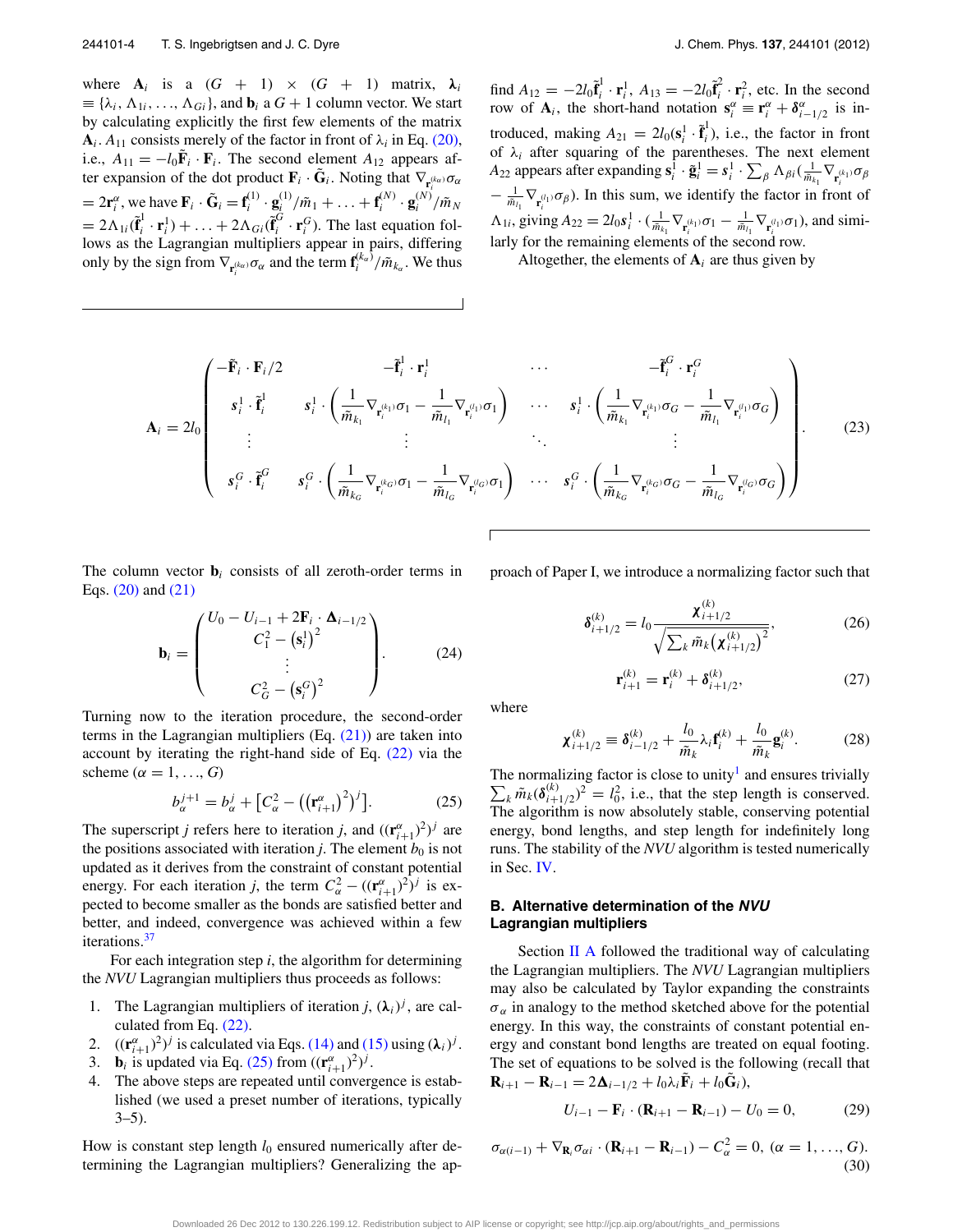The equations for the Lagrangian multipliers are now linear and thus no iterations are needed. The bond constraints  $\sigma_{\alpha}$  are obeyed to the same order  $O(l_0^3)$  as the constraint of constant potential energy. The sampling properties of this alternative determination method is tested briefly in Sec. [V.](#page-5-1) It appears to be a promising new way of determining the Lagrangian multipliers in connection with rigid bonds, which might also be useful for standard bond-constraint *NVE* or *NVT* simulations.

### <span id="page-4-0"></span>**III. SIMULATION DETAILS AND MODEL SYSTEMS**

We investigated three systems: the asymmetric dumbbell model, the Lewis-Wahnström OTP model, and rigid SPC/E water. For all simulated pair potentials, the shifted-force truncation scheme was applied at a cut-off radius  $r_c$ . If the pair potential is  $v(r)$  and the pair force is  $f(r) = -v'(r)$ , the shifted force is given by  $34,38$  $34,38$ 

$$
f_{\rm SF}(r) = \begin{cases} f(r) - f(r_c) & \text{if } r < r_c, \\ 0 & \text{if } r > r_c. \end{cases} \tag{31}
$$

This corresponds to using the following pair potential below  $r_c$ :  $v_{SF}(r) = v(r) - v'(r_c)(r - r_c) - v(r_c)$ . All simulations were performed with the *NVT* and *NVU* algorithms. Recall that *NVE* and *NVT* dynamics give equivalent results; $^{29}$  $^{29}$  $^{29}$ for this reason, no simulations are presented for *NVE* dynamics. The Roskilde University Molecular Dynamics (RUMD) code<sup>39</sup> was used for molecular dynamics simulations (an optimized open-source GPU code). The *NVT* ensemble is generated via the Nosé-Hoover algorithm,  $24, 25, 40$  $24, 25, 40$  $24, 25, 40$  $24, 25, 40$  $24, 25, 40$  and the bonds held fixed using the time-reversible constraint algorithm of Refs. [35](#page-9-11) and [36.](#page-9-12) The *NVU* algorithm is described in Sec. [II.](#page-1-0) The starting files for *NVU* dynamics were taken from an equilibrated *NVT* simulation. The positions and velocities of the *NVT* configuration do not correspond perfectly to motion on  $\omega$ , since the potential energy and step length are not those of  $U_0 = \langle U \rangle$  and  $l_0$ , respectively. As all the constraints are to be satisfied simultaneously, this results in numerical problems when starting the simulation from the particular *NVT* configuration. A more gentle procedure is thus applied, where the atomic *NVU* algorithm is used for a couple of integration steps to ensure the correct values of  $U_0$  and  $l_0$ . Afterwards, the rigid-bond *NVU* algorithm is used.

#### **A. NVU iteration procedure**

The quadratic equations  $(Eq. (25))$  $(Eq. (25))$  were iterated with a fixed number of iterations (between 3 and 5). The linear systems were solved utilizing  $Cusp$ ,<sup>[41](#page-9-17)</sup> a library for solving systems of linear equations on the *GPU*. More specifically, the stabilized biconjugate gradient algorithm with a Jacobi preconditioner $42$  was used with the initial value  $\lambda_i = \lambda_{i-1}$  ( $\lambda_0 = 0$  for the start of the simulation). The relative tolerance  $\tau$  of the solver for the asymmetric dumbbell and Lewis-Wahnström OTP models was chosen as  $\tau = 10^{-7}$ and for rigid SPC/E water as  $\tau = 3 \times 10^{-7}$ . A larger tolerance was chosen for rigid SPC/E water due to convergence issues in connection with the shifted-force Coulomb interactions (see below).

The maximum number of allowed iterations was 50. A restart scheme was applied when the solver did not converge within the chosen tolerance. In this case, the solver (and quadratic iteration) was restarted from the partially estimated "solution" adding  $2 \times 10^{-7}$  to the tolerance. It should be noted that the stabilized biconjugate gradient algorithm may get trapped, resulting in a break-down of the Cusp linear solver. If this happens, it is detected by our program, and the solver and quadratic iteration are restarted with a smaller number (10) of maximum allowed iterations for the solver.

#### **B. The asymmetric dumbbell**

The asymmetric dumbbell model<sup>26</sup> consists of a large  $(A)$ and a small (*B*) Lennard-Jones (LJ) particle, rigidly bonded with bond distance of  $r_{AB} = 0.29/0.4963$  (here and henceforth units are given in LJ units referring to the *A* particle such that  $\sigma_{AA} = 1$ ,  $\epsilon_{AA} = 1$ , and  $m_A = 1$ ). The asymmetric dumbbell model has  $\sigma_{BB} = 0.3910/0.4963$ ,  $\epsilon_{BB} = 0.66944/5.726$ , and  $m_B = 15.035/77.106$ . The *AB* interaction between different molecules is determined by the Lorentz-Berthelot mixing rule.<sup>[34](#page-9-10)</sup>  $n = 500$  molecules (here and henceforth *n* denotes the number of molecules and *N* the number of atoms) were used in the simulations with a pair-potential cut-off of  $r_c = 2.5$ . The step length  $l_0$  was fixed in the range  $0.125-0.138$  depending on the state point.

Simulations were also performed where the rigid bonds were replaced by stiff harmonic springs. The spring constant was  $k = 3000$ , while all other model parameters remained unchanged.

#### **C. Lewis-Wahnström OTP**

The Lewis-Wahnström OTP model<sup>27</sup> consists of three identical LJ particles rigidly bonded in an isosceles triangle with sides of  $r_{AA} = 1$  and top angle of 75°. All parameters (including the masses) are unity for the OTP model.  $n = 320$ molecules were simulated and a pair-potential cut-off of  $r_c$  $= 2.5$  was used. The step length was 0.100.

#### **D. SPC/E water**

The SPC/E water model<sup>28</sup> is an isosceles triangle with sides  $r_{OH} = 1/3.166$  and top angle 109.47°. The OO intermolecular interactions are given by the LJ pair potential  $(\epsilon_{00} = 1, \sigma_{00} = 1, \text{ and } m_0 = 15.9994/1.00794)$ . The three

<span id="page-4-1"></span>TABLE II. Potential energy, deviation of bond lengths and step length as functions of integration step number in the *NVU* algorithm for Lewis-Wahnström OTP ( $\rho = 0.329$ , T = 0.700). Single-precision floating-point arithmetic was used for the simulations.

| Integration steps | U/N        | $(1/G \sum_{\alpha} (r^{\alpha} - C_{\alpha})^2)^{1/2}$ | $\sum_{k} \tilde{m}_{k} (\delta_{i+1/2}^{(k)})^2$ |
|-------------------|------------|---------------------------------------------------------|---------------------------------------------------|
| 10 <sup>1</sup>   | $-4.42550$ | $2.81207 \times 10^{-7}$                                | 0.0999999                                         |
| 10 <sup>2</sup>   | $-4.42552$ | $3.03535 \times 10^{-7}$                                | 0.1000000                                         |
| 10 <sup>3</sup>   | $-4.42552$ | $2.81128 \times 10^{-7}$                                | 0.1000000                                         |
| 10 <sup>4</sup>   | $-4.42552$ | $2.95078 \times 10^{-7}$                                | 0.1000000                                         |
| $10^5$            | $-4.42550$ | $3.08793 \times 10^{-7}$                                | 0.1000000                                         |
| $10^{6}$          | $-4.42551$ | $2.90477 \times 10^{-7}$                                | 0.1000000                                         |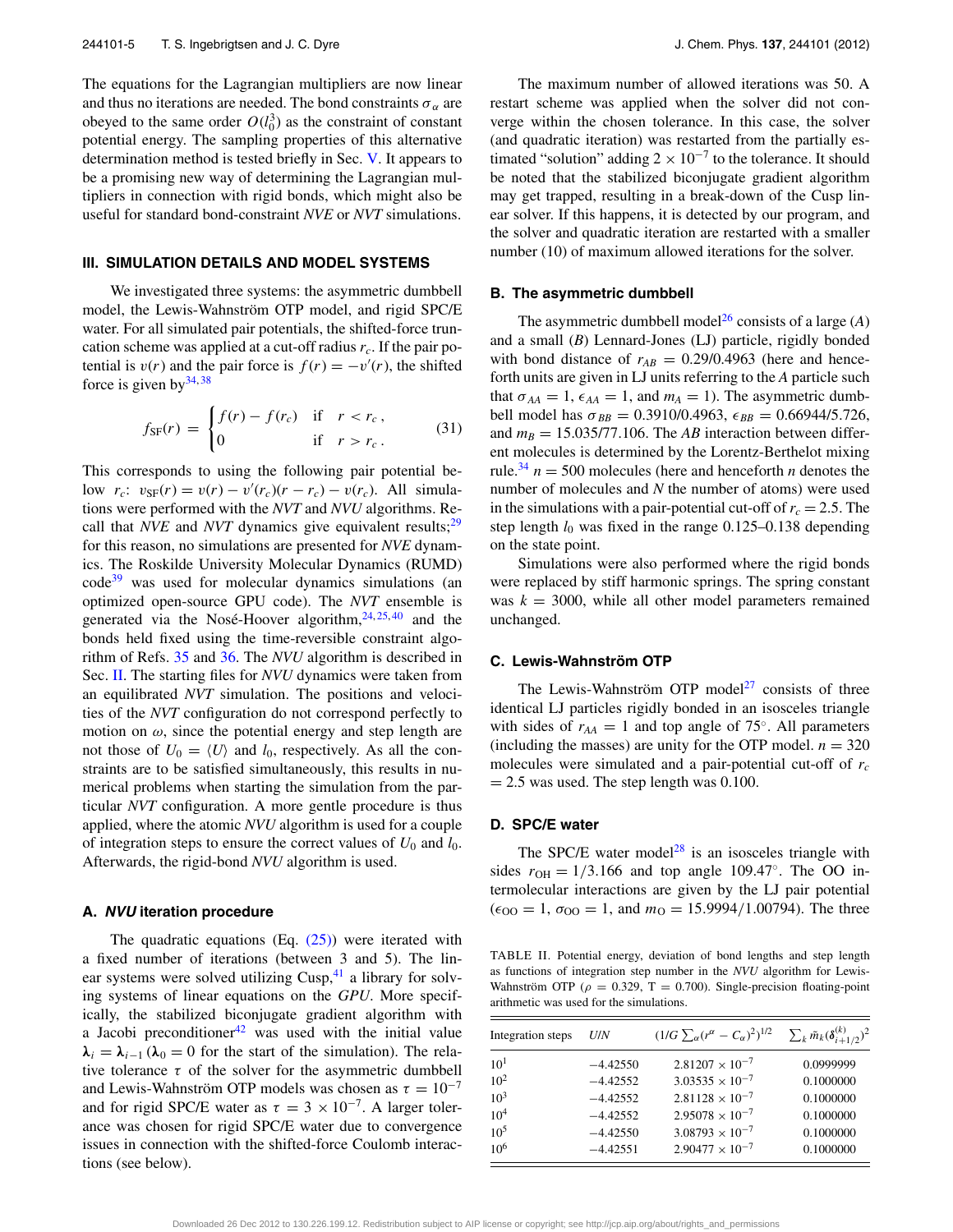<span id="page-5-2"></span>

FIG. 1. The probability density of the "time step" length  $(\Delta t_{i,NVU})^2$  $\equiv l_0 \lambda_i \langle m \rangle$  of the rigid-bond *NVU* algorithm for Lewis-Wahnström OTP at  $\rho = 0.329$  and  $T = 0.700$ .  $n = 320$  molecules were simulated.

particles are charged with  $q_{\text{O}} = -22.0$  and  $q_{\text{H}} = |q_{\text{O}}|/2$ .  $n = 2000$  molecules were simulated and a pair-potential cutoff of  $r_c = 6.28$  for both LJ and Coulomb interactions was applied. $43,44$  $43,44$  The step length was fixed in the range  $0.06-0.07$ depending on the state point. For this system, the numerical stability is sensitive to the cut-off used in the Coulomb interactions, but a larger shifted-force cut-off improves this behavior.<sup>[44](#page-9-20)</sup>

# <span id="page-5-0"></span>**IV. TESTING THE STABILITY OF THE RIGID-BOND NVU ALGORITHM**

This section tests the conservation properties of the rigidbond *NVU* algorithm. Table [II](#page-4-1) shows the potential energy, the deviation of bond lengths, and step length as functions of integration step number for Lewis-Wahnström OTP at *ρ* = 0.329 and  $T = 0.700$ . It is clear that these quantities are conserved by the algorithm and that no drift occurs. The step length is conserved to the highest accuracy since it is not prone to numerical error in determining the Lagrangian multipliers.

Figure [1](#page-5-2) shows the distribution of the term  $l_0\lambda_i\langle m\rangle$  in Eq. [\(13\)](#page-1-5)  $(\tilde{m}_k = m_k / \langle m \rangle)$ . In *NVU* dynamics there is, as such, no notation of time; a geodesic on the manifold can be traversed with any velocity. Comparing the *NVU* algo-rithm of Eq. [\(13\)](#page-1-5) to the rigid-bond Verlet algorithm<sup>30</sup>  $\mathbf{r}_{i+1}^{(k)}$  $= 2\mathbf{r}_i^{(k)} - \mathbf{r}_{i-1}^{(k)} + ((\Delta t)^2/m_k)[\mathbf{f}_i^{(k)} + \mathbf{g}_i^{(k)}]$ , we can define the term  $l_0\lambda_i/m$  as a varying "time step" length of the *NVU* algorithm (see also Paper II), i.e.,

<span id="page-5-3"></span>
$$
(\Delta t_{i,NVU})^2 \equiv l_0 \lambda_i \langle m \rangle. \tag{32}
$$

The integration steps of the *NVU* algorithm are thus henceforth referred to as "time steps." The average of Eq. [\(32\)](#page-5-3) is used in Sec. [V](#page-5-1) when comparing to *NVT* dynamics. As was the case for the atomic *NVU* algorithm (Paper I),  $l_0\lambda_i/m$  is Gaussian distributed for large systems and its relative variation decreases as the number of particles increases. It thus becomes a better and better approximation to treat this term as constant, implying equivalent sampling properties of *NVU* and *NVE* dynamics also when rigid bonds are included in the simulations.

# <span id="page-5-1"></span>**V. SAMPLING PROPERTIES OF THE RIGID-BOND NVU ALGORITHM**

The *NVU* algorithm is now compared to *NVT* dynamics for the three different models. First, we consider the asymmetric dumbbell model, $26$  both rigid and flexible. Afterwards, the Lewis-Wahnström OTP model, $27$  and finally the rigid SPC/E water model.<sup>[28](#page-9-4)</sup>

### **A. The asymmetric dumbbell model**

In Figs.  $2(a)$  and  $2(b)$  are shown, respectively, the molecular center-of-mass (CM) radial distribution functions and the CM incoherent intermediate scattering functions for the rigid asymmetric dumbbell model<sup>[26](#page-9-2)</sup> for different temperatures at  $\rho = 0.932$ . The black circles and curves give *NVT* simulation results while the red crosses give the *NVU* simulation results. The two radial distribution functions in Fig.  $2(a)$  agree very well, and this is also the case for the dynamics in Fig. [2\(b\).](#page-5-4)

<span id="page-5-4"></span>

FIG. 2. Comparison of structure and dynamics in *NVU* and *NVT* simulations of the rigid asymmetric dumbbell model. The black circles and curves give *NVT*, the red crosses *NVU* simulation results. (a) The molecular CM radial distribution functions at  $\rho = 0.932$  and T = 0.500. (b) The molecular CM incoherent intermediate scattering functions at  $\rho = 0.932$  and T = 0.500, 0.600, 0.700, 0.800, 0.900.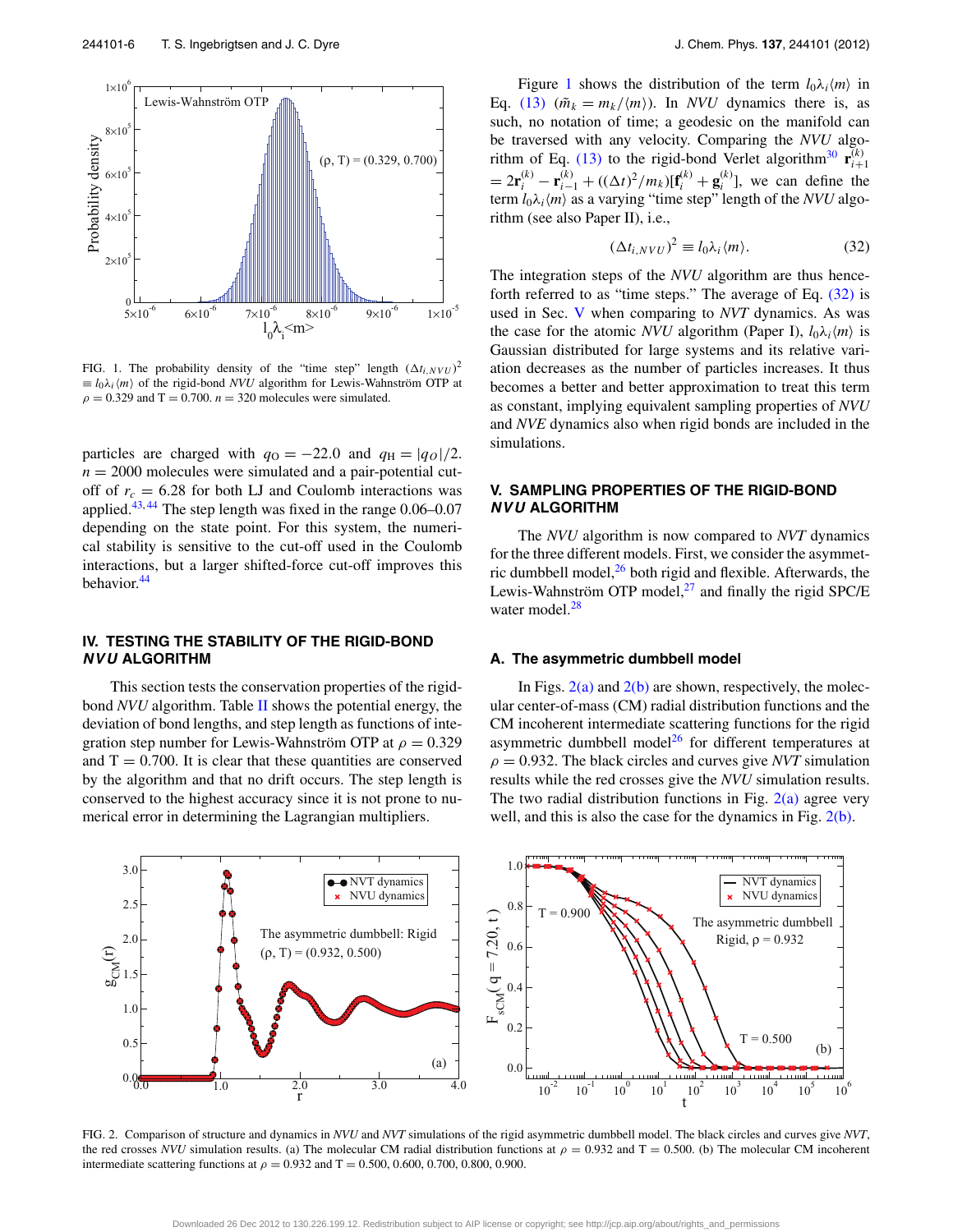<span id="page-6-0"></span>

FIG. 3. Comparison of structure and dynamics in *NVU* and *NVT* simulations of the flexible-bond asymmetric dumbbell model. The black circles and curves give *NVT*, the red crosses *NVU* simulation results. The same state points as in Fig. [2](#page-5-4) were simulated. (a) The molecular CM radial distribution functions at *ρ* = 0.932 and T = 0.500. (b) The molecular CM incoherent intermediate scattering functions at *ρ* = 0.932 and T = 0.500, 0.600, 0.700, 0.800, 0.900.

<span id="page-6-1"></span>

FIG. 4. Comparison of center-of-mass structure and dynamics in *NVU* and *NVT* simulations of the Lewis-Wahnström OTP model. The black circles and curves give *NVT*, the red crosses *NVU* simulation results. (a) The molecular CM radial distribution functions at  $\rho = 0.329$  and T = 0.700. (b) The molecular CM incoherent intermediate scattering functions at  $\rho = 0.329$  and T = 0.700, 0.800, 0.900, 1.000.

<span id="page-6-2"></span>

FIG. 5. Comparison of particle structure and dynamics in *NVU* and *NVT* simulations for the Lewis-Wahnström OTP model. The black circles and curves give *NVT*, the red crosses *NVU* simulation results. (a) The particle radial distribution functions at  $\rho = 0.329$  and T = 0.700. (b) The particle incoherent intermediate scattering functions at  $\rho = 0.329$  and T = 0.700, 0.800, 0.900, 1.000.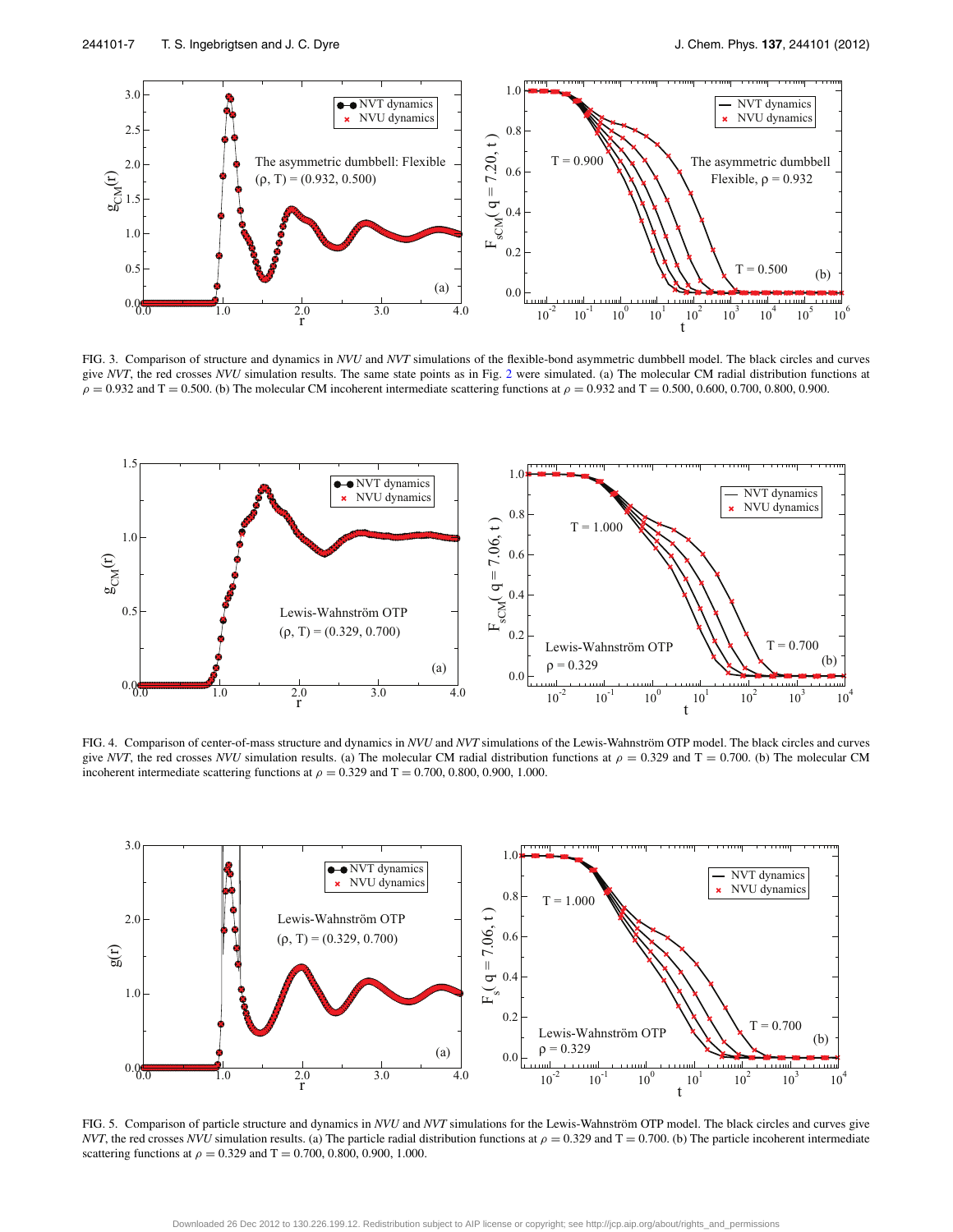<span id="page-7-1"></span>

FIG. 6. Comparison of structure and dynamics in *NVU* and *NVT* simulations of rigid SPC/E water. The black circles and curves give *NVT*, the red crosses *NVU* simulation results. (a) The molecular CM radial distribution functions at  $\rho = 1.000$  and  $T = 3.800$ . (b) The molecular CM incoherent intermediate scattering functions at  $\rho = 1.000$  and T = 3.800, 4.200, 5.000.

For reference, we also simulated (Fig. [3\)](#page-6-0) the corresponding quantities for the flexible-bond asymmetric dumbbell model at the state points of Fig. [2.](#page-5-4) Again, there is a very good agreement between *NVU* and *NVT* dynamics.

### **B. Lewis-Wahnström OTP**

We show in Figs.  $4(a)$  and  $4(b)$ , respectively, the molecular CM radial distribution functions and CM incoherent intermediate scattering functions for the Lewis-Wahnström OTP model.<sup>27</sup> The same symbols and meanings as in the preceding section are used. Again, the *NVU* and *NVT* simulations agree very well for both structure and dynamics.

For comparison, we also show in Fig. [5](#page-6-2) the corresponding particle quantities for the OTP model.

### **C. SPC/E water**

Finally, we consider in Fig. [6](#page-7-1) the same quantities as above for the (not strongly correlating) rigid SPC/E water model. $^{28}$ 

<span id="page-7-2"></span>

FIG. 7. Comparison of structure in *NVU* and *NVT* simulations of rigid SPC/E water at  $\rho = 1.000$  and T = 3.800 applying the linear method to determine the Lagrangian multipliers (Eqs.  $(29)$  and  $(30)$ ). The bond lengths are here conserved to order  $10^{-6}$  in the standard deviation of the bonds (using singleprecision).

Again, full equivalence between *NVU* and *NVT* dynamics is found.

The linear algorithm for determining the Lagrangian multipliers presented in Sec. [II B](#page-3-3) (Eqs.  $(29)$  and  $(30)$ ) is tested in Fig. [7](#page-7-2) by probing the molecular CM radial distribution functions. *NVU* and *NVT* dynamics also here give identical results.

We conclude from the presented results that for sufficiently large molecular systems with flexible and/or rigid bonds, *NVU* dynamics is equivalent to Nosé-Hoover *NVT* dynamics (and, by implication, to Newtonian *NVE* dynamics).

#### <span id="page-7-0"></span>**VI. SUMMARY**

*NVU* dynamics is molecular dynamics at constant potential energy realized by tracing out a geodesic on the constantpotential-energy hypersurface  $\Omega$  (Eq. [\(1\)\)](#page-0-2). In Papers I and II,<sup>[1,](#page-8-0)[2](#page-8-1)</sup> a "basic" and a "stabilized" atomic *NVU* algorithm for simulating geodesics on  $\Omega$  were developed. The basic *NVU* algorithm has excellent stability and it is time-reversible and symplectic; the stabilized algorithm was developed only to prevent accumulation of numerical error as also happens for *NVE* dynamics. It was found that atomic *NVU* dynamics becomes equivalent to atomic *NVE* dynamics in the thermodynamic limit.

In this paper, the stabilized *NVU* algorithm has been extended to simulate molecules at constant potential energy. Molecules are generally simulated by introducing rigid and/or flexible bonds in the models. The atomic *NVU* algorithm keeps the potential energy constant and can thus right away simulate flexible bonds. The focus here was on incorporating rigid bonds in the framework of *NVU* dynamics, which leads to the introduction of additional Lagrangian multipliers beyond those of the constraint of constant potential energy. This is completely analogous to the approach for simulating rigid bonds in standard Newtonian *NVE* dynamics.<sup>30,[35,](#page-9-11)[36](#page-9-12)</sup> In the *NVU* algorithm, a set of coupled quadratic equations was constructed for calculating the Lagrangian multipliers and solved in an iterative manner as a linear system, a procedure developed for rigid-bond *NVE* dynamics in the *MILC-SHAKE*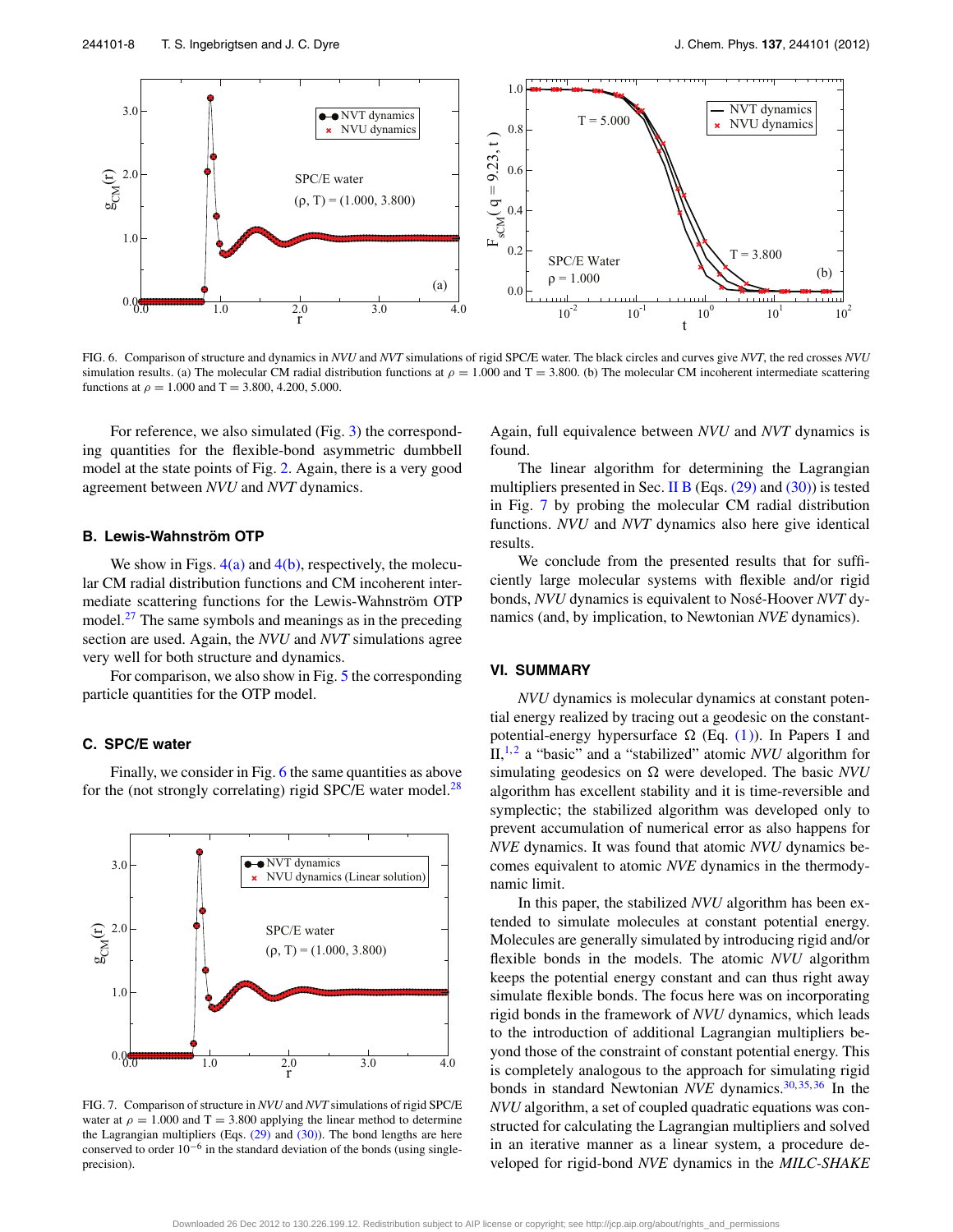algorithm.[37](#page-9-13) In addition, a set of linear equations was presented for calculating the Lagrangian multipliers, which appears to be a promising new way of simulating rigid bonds.

The rigid-bond *NVU* algorithm reduces to the atomic *NVU* algorithm when there are no rigid bonds. The algorithm was tested on three different model systems: the asymmetric dumbbell model, Lewis-Wahnström OTP, and rigid SPC/E water. The probed quantities in the simulation gave identical results to those of Nosé-Hoover *NVT* dynamics. We conclude that also for molecular systems, *NVU* dynamics becomes equivalent to *NVE* dynamics in the thermodynamic limit (since *NVE* and *NVT* dynamics are known to give equivalent results $29$ ).

### **ACKNOWLEDGMENTS**

The centre for viscous liquid dynamics "Glass and Time" is sponsored by the Danish National Research Foundation (DNRF). The authors are grateful to Ole J. Heilmann for pointing out the alternative method for determining the Lagrangian multipliers (Sec.  $\overline{II}$  B).

# **APPENDIX: DERIVATION OF THE ATOMIC NVU ALGORITHM FOR THE HERTZIAN METRIC**

According to Newtonian dynamics, heavy particles move slower than light particles in thermal equilibrium. The standard Euclidean metric does not involve the particle masses, and thus applying this metric to geodesic motion for systems of varying masses will not produce dynamics equivalent to Newtonian dynamics in a thermal system. The mass-weighted metric of Hertz, $32$  however, ensures that *NVU* dynamics becomes equivalent to *NVE* dynamics in the thermodynamic limit, as is clear from the derivation below. The Hertzian metric is given by (where  $\tilde{m}_k = m_k / \langle m \rangle$ )

$$
dl^2 \equiv \sum_k \tilde{m}_k (d\mathbf{r}^{(k)})^2.
$$
 (A1)

We here derive the discrete *NVU* algorithm applying this metric (this appendix also corrects a typo in Eq. (A5) of Paper II). The discretized variational condition for geodesic motion on *-* is

<span id="page-8-11"></span>
$$
\delta \left( \sum_{i} \sqrt{\sum_{k} \widetilde{m}_{k} (\mathbf{r}_{i}^{(k)} - \mathbf{r}_{i-1}^{(k)})^2} - \sum_{i} \lambda_{i} U(\mathbf{R}_{i}) \right) = 0. \text{ (A2)}
$$

Assuming a constant step length *l*0, i.e.,

<span id="page-8-12"></span>
$$
\sum_{k} \tilde{m}_{k} (\mathbf{r}_{i}^{(k)} - \mathbf{r}_{i-1}^{(k)})^{2} \equiv l_{0}^{2},
$$
 (A3)

it follows by differentiation with respect to  $\mathbf{r}_i^{(k)}$  from Eq. [\(A2\)](#page-8-11) that

<span id="page-8-13"></span>
$$
\tilde{m}_k(\mathbf{r}_i^{(k)} - \mathbf{r}_{i-1}^{(k)}) + \tilde{m}_k(\mathbf{r}_i^{(k)} - \mathbf{r}_{i+1}^{(k)}) + l_0 \lambda_i \mathbf{f}_i^{(k)} = 0. \quad (A4)
$$

Defining  $\mathbf{a}_i^{(k)} \equiv (\mathbf{r}_i^{(k)} - \mathbf{r}_{i-1}^{(k)})$  and  $\mathbf{b}_i^{(k)} \equiv (\mathbf{r}_i^{(k)} - \mathbf{r}_{i+1}^{(k)}),$ Eq. [\(A3\)](#page-8-12) expresses that  $\sum_k \tilde{m}_k((\mathbf{a}_i^{(k)})^2 - (\mathbf{b}_i^{(k)})^2)$  $= \sum_{k} \tilde{m}_{k}(\mathbf{a}_{i}^{(k)} + \mathbf{b}_{i}^{(k)}) \cdot (\mathbf{a}_{i}^{(k)} - \mathbf{b}_{i}^{(k)}) = 0$ , and thus via Eq. [\(A4\)](#page-8-13)

$$
\sum_{k} \widetilde{m}_{k} \left( -l_{0} / \widetilde{m}_{k} \lambda_{i} \mathbf{f}_{i}^{(k)} \right) \cdot \left( \mathbf{r}_{i+1}^{(k)} - \mathbf{r}_{i-1}^{(k)} \right) = 0. \tag{A5}
$$

Equivalently,

<span id="page-8-14"></span>
$$
\sum_{k} \mathbf{f}_{i}^{(k)} \cdot \mathbf{r}_{i+1}^{(k)} = \sum_{k} \mathbf{f}_{i}^{(k)} \cdot \mathbf{r}_{i-1}^{(k)}.\tag{A6}
$$

Combining Eq. [\(A6\)](#page-8-14) with the discrete *NVU* algorithm (Eq. [\(A4\)\)](#page-8-13) gives the following result

$$
l_0 \lambda_i = \frac{-2 \sum_k \mathbf{f}_i^{(k)} \cdot (\mathbf{r}_i^{(k)} - \mathbf{r}_{i-1}^{(k)})}{\sum_k \frac{(\mathbf{f}_i^{(k)})^2}{\tilde{m}_k}}.
$$
 (A7)

The atomic *NVU* algorithm with varying masses is thus given by

$$
\mathbf{r}_{i+1}^{(k)} = 2\mathbf{r}_i^{(k)} - \mathbf{r}_{i-1}^{(k)} + \frac{l_0}{\tilde{m}_k} \lambda_i \mathbf{f}_i^{(k)},
$$
 (A8)

<span id="page-8-15"></span>
$$
l_0 \lambda_i = \frac{-2 \sum_k \mathbf{f}_i^{(k)} \cdot (\mathbf{r}_i^{(k)} - \mathbf{r}_{i-1}^{(k)})}{\sum_k \frac{(\mathbf{f}_i^{(k)})^2}{\tilde{m}_k}}.
$$
 (A9)

Equation [\(A9\)](#page-8-15) fluctuates relatively less and less as the number of particles increases, and equivalence with *NVE* dynamics is established in the thermodynamic limit.

- <span id="page-8-0"></span><sup>1</sup>T. S. Ingebrigtsen, S. Toxvaerd, O. J. Heilmann, T. B. Schrøder, and J. C. Dyre, [J. Chem. Phys.](http://dx.doi.org/10.1063/1.3623585) **135**, 104101 (2011) (Paper I).
- <span id="page-8-1"></span><sup>2</sup>T. S. Ingebrigtsen, S. Toxvaerd, T. B. Schrøder, and J. C. Dyre, [J. Chem.](http://dx.doi.org/10.1063/1.3623586) [Phys.](http://dx.doi.org/10.1063/1.3623586) **135**, 104102 (2011) (Paper II).

<span id="page-8-2"></span>3R. M. J. Cotterill, [Phys. Rev. B](http://dx.doi.org/10.1103/PhysRevB.33.262) **33**, 262 (1986).

- 4R. M. J. Cotterill and J. U. Madsen, *Characterizing Complex Systems*, edited by H. Bohr (World Scientific, Singapore, 1990), p. 177.
- 5J. L. E. Platt, B. Waszkowycz, R. Cotterill, and B. Robson, [Biophys. Chem.](http://dx.doi.org/10.1016/0301-4622(92)85023-W) **43**, 221 (1992).
- <span id="page-8-3"></span>6R. M. J. Cotterill and J. U. Madsen, [J. Phys.: Condens. Matter](http://dx.doi.org/10.1088/0953-8984/18/28/006) **18**, 6507 (2006).
- <span id="page-8-4"></span><sup>7</sup>A. Scala, L. Angelani, R. D. Leonardo, G. Ruocco, and F. Sciortino, *Philos*. [Mag. B](http://dx.doi.org/10.1080/13642810110085181) **82**, 151 (2002).
- <span id="page-8-5"></span>8C. Wang and R. M. Stratt, [J. Chem. Phys.](http://dx.doi.org/10.1063/1.2801994) **127**, 224503 (2007).
- 9C. Wang and R. M. Stratt, [J. Chem. Phys.](http://dx.doi.org/10.1063/1.2801995) **127**, 224504 (2007).
- <span id="page-8-6"></span>10C. N. Nguyen and R. M. Stratt, [J. Chem. Phys.](http://dx.doi.org/10.1063/1.3481655) **133**, 124503 (2010).
- 11C. N. Nguyen, J. I. Isaacson, K. B. Shimmyo, A. Chen, and R. M. Stratt, [J. Chem. Phys.](http://dx.doi.org/10.1063/1.4717460) **136**, 184504 (2012).
- <span id="page-8-7"></span><sup>12</sup>N. P. Bailey, U. R. Pedersen, N. Gnan, T. B. Schrøder, and J. C. Dyre, [J. Chem. Phys.](http://dx.doi.org/10.1063/1.2982247) **129**, 184507 (2008).
- 13N. P. Bailey, U. R. Pedersen, N. Gnan, T. B. Schrøder, and J. C. Dyre, [J. Chem. Phys.](http://dx.doi.org/10.1063/1.2982249) **129**, 184508 (2008).
- 14T. B. Schrøder, N. P. Bailey, U. R. Pedersen, N. Gnan, and J. C. Dyre, [J. Chem. Phys.](http://dx.doi.org/10.1063/1.3265955) **131**, 234503 (2009).
- 15N. Gnan, T. B. Schrøder, U. R. Pedersen, N. P. Bailey, and J. C. Dyre, [J. Chem. Phys.](http://dx.doi.org/10.1063/1.3265957) **131**, 234504 (2009).
- 16T. B. Schrøder, N. Gnan, U. R. Pedersen, N. P. Bailey, and J. C. Dyre, [J. Chem. Phys.](http://dx.doi.org/10.1063/1.3582900) **134**, 164505 (2011).
- 17T. S. Ingebrigtsen, T. B. Schrøder, and J. C. Dyre, [J. Phys. Chem. B](http://dx.doi.org/10.1021/jp2077402) **116**, 1018 (2012).
- <sup>18</sup>T. S. Ingebrigtsen, L. Bøhling, T. B. Schrøder, and J. C. Dyre, [J. Chem.](http://dx.doi.org/10.1063/1.3685804) [Phys.](http://dx.doi.org/10.1063/1.3685804) **136**, 061102 (2012).
- <span id="page-8-8"></span>19T. S. Ingebrigtsen, T. B. Schrøder, and J. C. Dyre, [Phys. Rev. X](http://dx.doi.org/10.1103/PhysRevX.2.011011) **2**, 011011 (2012).
- <span id="page-8-9"></span>20J. E. Marsden and M. West, [Acta Numerica](http://dx.doi.org/10.1017/S096249290100006X) **10**, 357 (2001).
- 21R. Elber, A. Cardenas, A. Ghosh, and H. Stern, [Adv. Chem. Phys.](http://dx.doi.org/10.1002/0471428019.ch3) **126**, 93 (2003).
- $22A$ . Lew, "Variational time integrators in computational solid mechanics," Ph.D. dissertation (California Institute of Technology, 2003).
- <span id="page-8-10"></span>23M. West, "Variational integrators," Ph.D. dissertation (California Institute of Technology, 2004).